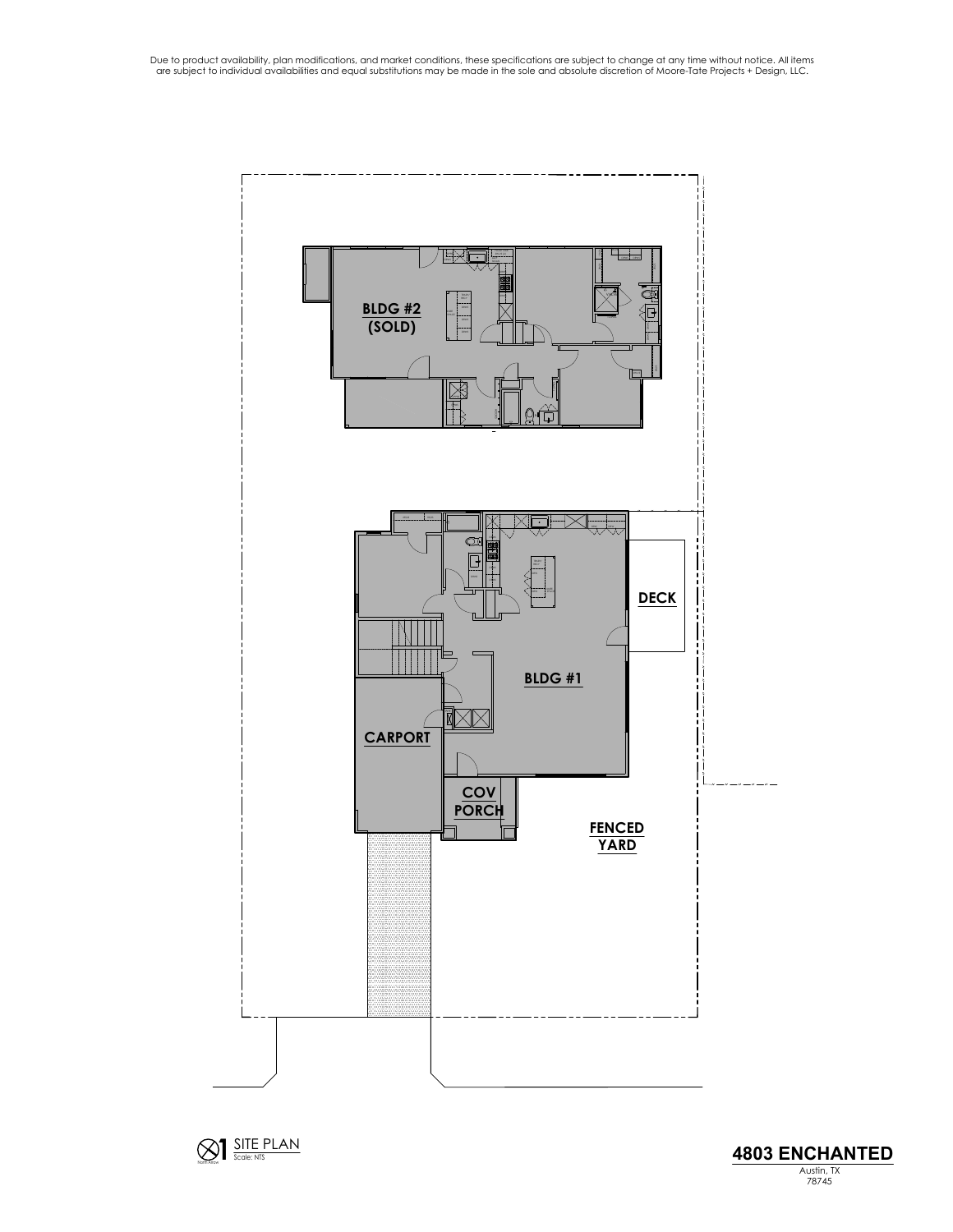



North Arrow



Due to product availability, plan modifications, and market conditions, these specifications are subject to change at any time without notice. All items<br>are subject to individual availabilities and equal substitutions may